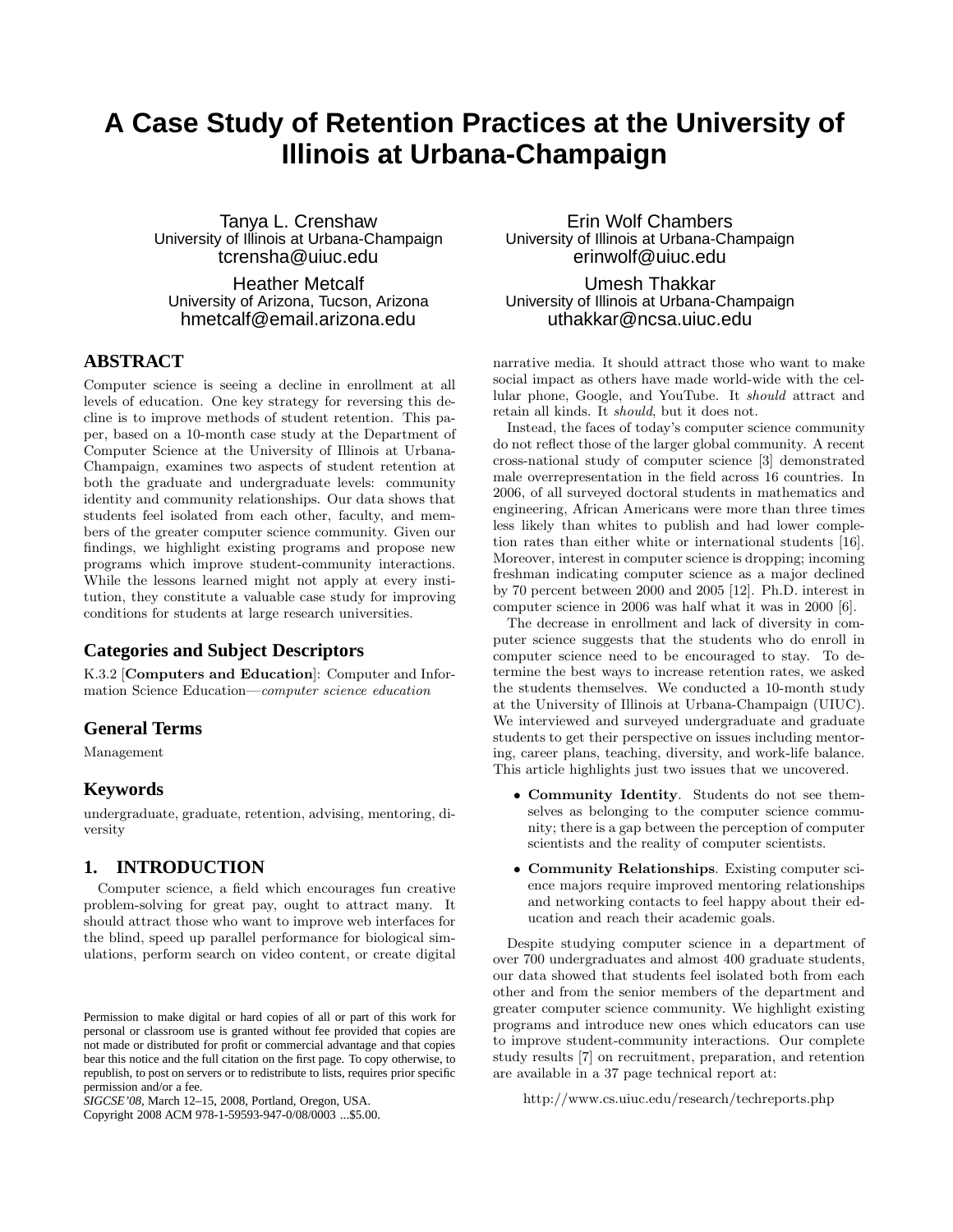*"Are you a typical computer scientist?"*



Figure 1: Participants were asked if they considered themselves a "typical computer scientist." The results were consistent across multiple categories (gender, rank), with about half reporting, "No."

#### **2. CASE STUDY RESULTS**

#### **2.1 Methodology**

We conducted our two-phase study of undergraduate and graduate students during Spring 2006 at the Department of Computer Science at the UIUC under Institutional Review Board project 06290. The student population at the time of the study is summarized in Figure 2. Attrition numbers are maintained by the College of Engineering which recorded a college-wide freshman retention rate of 89.7%. Due to low numbers of underrepresented racial groups in the department, we realized we could not get sufficient data to make any analyses for these groups. We investigated gender differences in our data, but our results demonstrated issues across gender and student rank.

|                   | Total<br>Students |       |      |      | Female African-<br>American Latino/a International |
|-------------------|-------------------|-------|------|------|----------------------------------------------------|
| Undergraduate 734 |                   | - 9%  | 1.5% | 3.8% | 10.4%                                              |
| Graduate          | - 386             | 14.8% | 0.5% | 1.3% | 45.3%                                              |

#### Figure 2: The demographical make-up of the department in Spring 2006.

Readers concerned about our focus on graduates ought to consider that while these students have "opted in" by completing an undergraduate degree, they often pursue their graduate degree at a different institution with a different climate, student body, faculty, and research emphasis. They may not necessarily be a part of their new institution's community as they were their undergraduate one. We do not wish to merge the problems at the undergraduate and graduate levels into a single problem of retention [10].

In our pilot study, we interviewed four undergraduates and seven graduate students. Study participants were handpicked for a breadth of experiences. The second phase consisted of an on-line survey developed as a result of the pilot, supplemented with interviews. Both survey and interview participants were solicited randomly through departmental e-mail. Female participants were oversampled by announcing the survey to female-only groups one week early. A total of 119 students participated in the survey, with 61 undergraduates and 58 graduates. The survey participants were 24% female and 76% male. We interviewed nine survey volunteers to supplement our quantitative data with qualitative comments, resulting in a total of 20 interviews. Participants received a gift certificate to a local coffee shop.

All figures which appear throughout this paper are taken from the data obtained through in the on-line survey data from the second phase of the study. Quotations from the interviews are used to exemplify the themes of our results.

#### **2.2 Community Identity**

Computer science departments, like any organized group, have a strong sense of membership and identity. In order to determine how students viewed the departmental culture, we asked participants if they considered themselves a "typical computer scientist" without offering any definition. This gave us insight into participants' own definitions and how they compared themselves to that definition.

About half of the participants did not feel they were a typical computer scientist, as seen in Figure 1. Participants reasons were varied, citing research interests, the number of computer languages they know, their race, their gender, their looks and hygiene, their membership in a fraternity, and other lifestyle elements as reasons why they felt atypical:

No. I've noticed a lot of the people in the major don't look like me and I'm not particularly enjoying the major at that.

No, because I do not enjoy the low level intricacies of computer systems. I am more interested in building computer tools that have a direct impact on human life and for whatever reason, that isn't considered as pure computer science.

No. I think we theoreticians are far too 'math' to be typical.

No. I'm more of a jack of all trades. I like computer science, but my life doesn't completely revolve around it. I write; I read; I make music; I cook.

Part of what may contribute to this identity problem is a lack of interaction between students and faculty. Using an open-ended question, we surveyed students' ideas to improve the department. Of graduate participants, 31% cited increasing student-professor interactions; 24% of undergraduates suggested more faculty interaction and social activities. One graduate student wrote,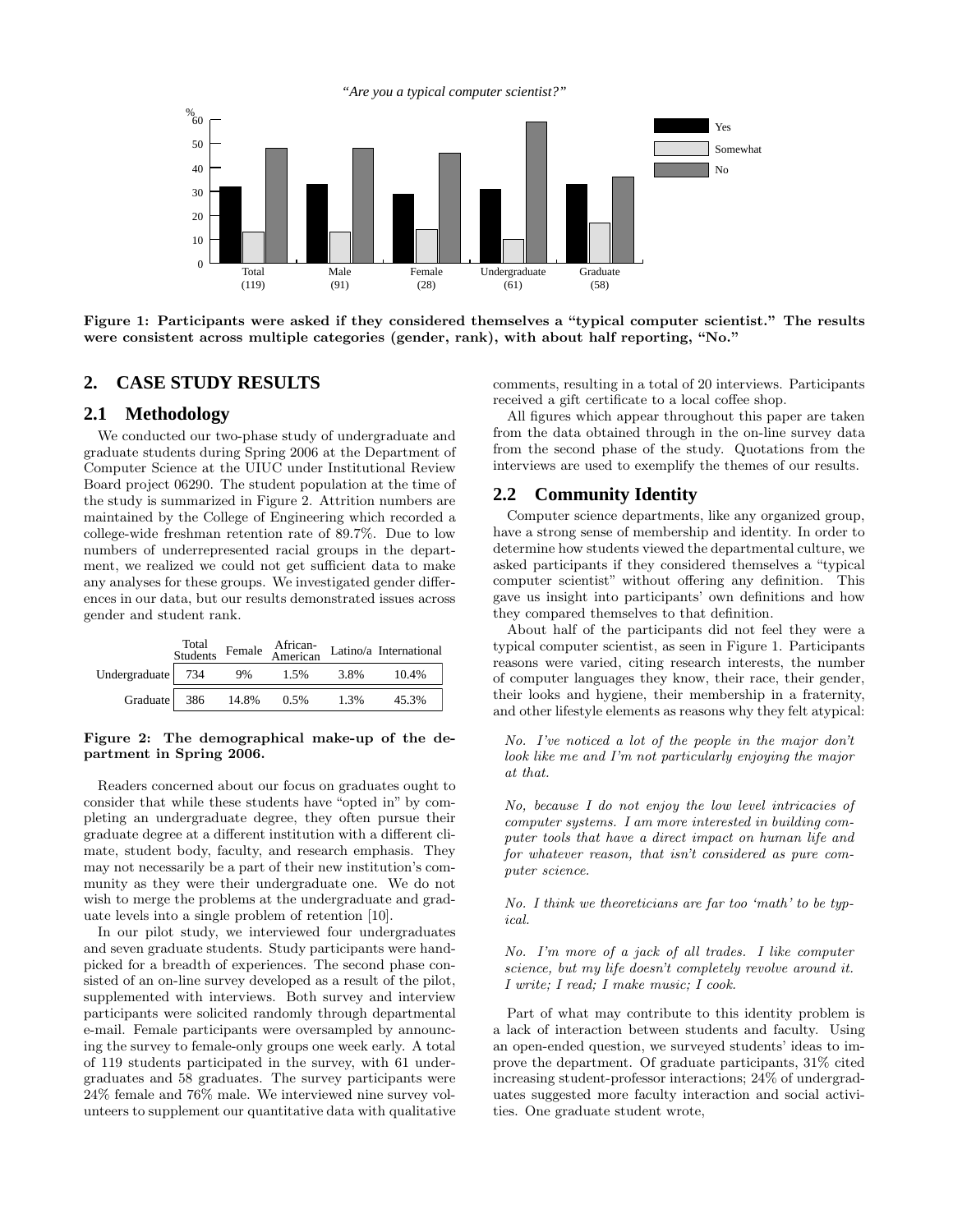One of the things that surprised me when I got here was how little interaction there is among students, especially across research groups. . . . I think I would have benefited a lot from seeing the kinds of projects other students were working on, and talking to them about how to go about getting started with my own research.

#### **2.3 Community Relationships**

Two groups which can strengthen a student's membership in the community are advisors and mentors. Advisors can help select a career in which students can be productive, or help make progress on research. Mentoring gives students access to other senior members of the community who can give advice and support; it is also a positive predictor for degree completion in graduate students [16].

#### *2.3.1 Advising*

Undergraduates are assigned a faculty advisor upon entering the program. Most undergraduates interviewed did not meet with their advisor, but instead relied on peer advising. One participant reported that she didn't feel she had anything to discuss with her advisor; he didn't know enough about the classes to get help with course planning. A single undergraduate participant interviewed reported a positive interaction with her advisor; this participant was also the only undergraduate with any research experience.

*"How easy or difficult was it for you to obtain an advisor?"*



Figure 3: Graduate participants were asked to rate the ease or difficulty with which they obtained an advisor. No female participant reported that it was "very difficult" to obtain an advisor.

For graduate students, an advisor plays quite a different role. Graduate students must seek out their own research advisors by their third semester and work with them to the end of their degree. Obtaining an advisor can be a challenge, as reflected in Figure 3. Finding an advisor appeared to be more difficult for women; 39% of males versus 24% of females reported having a "very easy" time obtaining an advisor.

During the interviews, many graduate participants echoed the feeling that "there are more students than there are advisors." One participant said that she spoke to "five or six professors before getting an advisor." Another participant reported she was delaying the qualification exam to her fifth semester because she still did not have an advisor. She said, "Professors are not helpful with students gaining a background to be in a particular area of research." She also reported that when she came to UIUC, she expected she could "do any research I wanted" and didn't expect the research opportunities to "be so narrow." A male student said,

I wish someone had told me what I should be looking for in an advisor, what I should be expected to do right away, what the available research areas are, the delicate balance of taking classes and doing research, and the funding problems in the department.

## *2.3.2 Mentoring*

Not all students feel that they need mentors; approximately 52% of undergraduate participants and 26% of graduate participants who did not have a mentor would like to have one. During the interviews, we captured some of the attitudes of those participants without mentors. One participant with an advisor said she felt a mentor would be very valuable, but felt uncomfortable seeking out a mentor. She said, "If I had to pick one tomorrow, I know who it would be" but couldn't bring herself to do it. She said, "There is no formal system, which is unfortunate" and suggested the value of a formal system in which students could opt for a mentor. Another participant without an advisor or mentor said, "I did not expect the lack of mentorship" that she found at UIUC and felt that,

The last thing the faculty cares about is chatting about my problems. No one would be interested in mentoring me. People here just care about great research, not about mentoring.

Other students reported having mentors: approximately 18% of undergraduates and 53% graduates reported having a mentor. Figure 4 summarizes the sources. For the undergraduates, faculty members and students were relied upon most. The Women in Computer Science (WCS) group appeared to be a major source for peer mentors. Interviews revealed WCS as an effective social support group for some subset of the female and even male population of undergraduate students. However, other students mentioned having a more diverse set of interests than WCS could address.

Most people in it are all very ... into video games and anime, and so I really don't feel like I feel I fit in. When I did try to sophomore year, and I found out that guys are in it  $\ldots$  Dude, I deal with enough guys already. Where do the women come in?

While this interviewee expressed a need for a space where she can escape the "guys" that she encounters on a daily basis, other women involved in WCS appreciate the support of the men in the department and welcome them into the group. Balancing single and mixed gender groups is difficult, but research shows that doing so is necessary to support women as an underrepresented group while allowing men to actively create a climate more open to diversity [4].

The top source for graduate student mentors was the advisor. However, only 49% of graduate students with an advisor reported that their advisor was their mentor. Graduate students did not regard their advisors as mentors for various reasons. Many participants expressed a reluctance to speak with their advisor regarding personal or even non researchrelated issues. One female participant with a male advisor said, "There are things I wish I could talk to my advisor about," though she could talk to a female advisor about the same issues. Other participants reported a disconnect between their idea of a mentor and their own advisor. One male participant said of his advisor,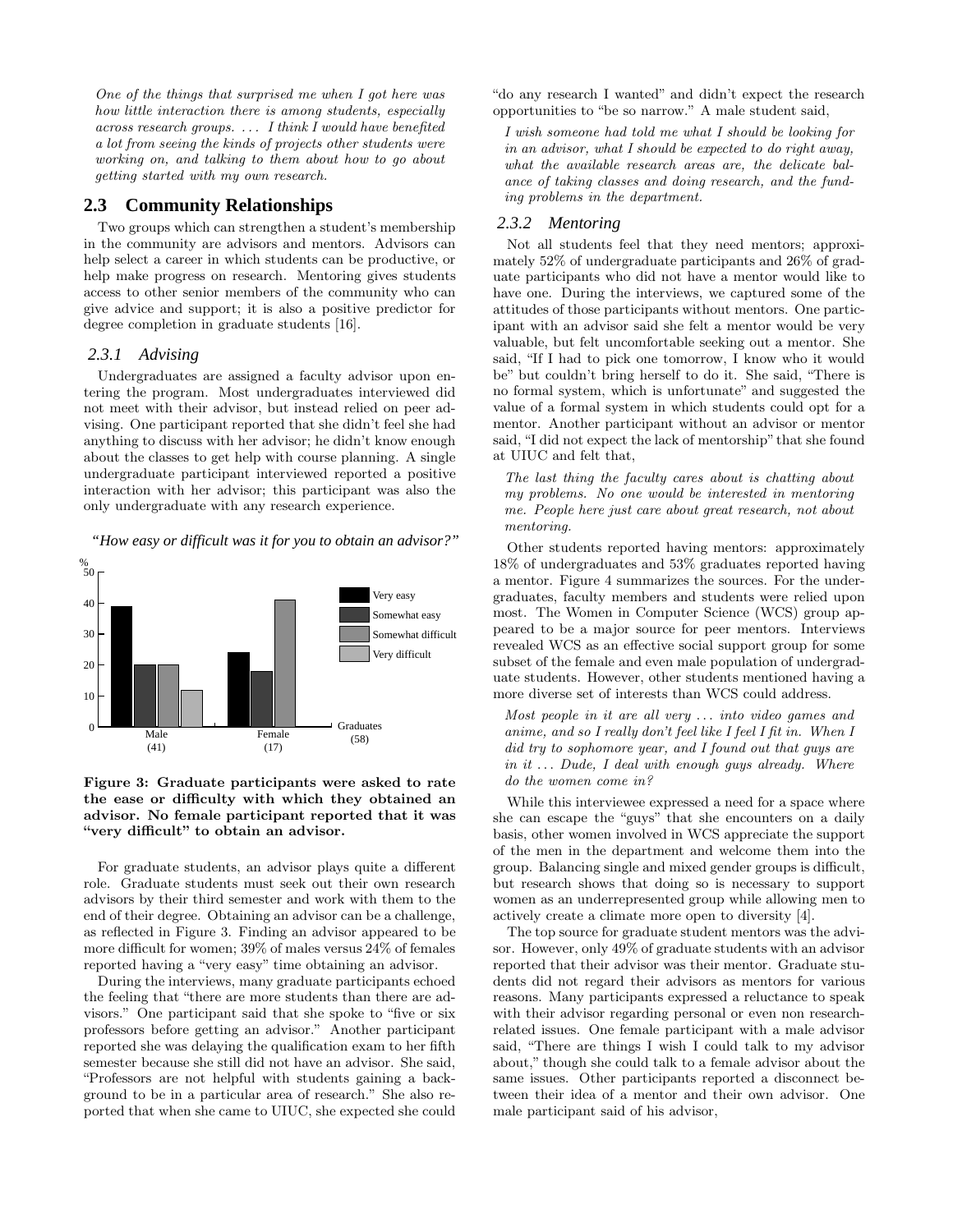*"Who is your mentor? (check all that apply)"*



Figure 4: Those participants who reported having a mentor were asked to report on the source of their mentor. "Other" sources of mentors included those found on programs such as MentorNet, past employers, or family members.

It's not like she's 60 with lots of experiences. When I think of a mentor, I think of some old guy who can pull strings for you to get a job.

Another participant with a male advisor echoed this perception, and defined his would-be mentor as, "Someone who is on my side who has some influence." Another participant cited her advisor's lack of networking help,

I guess that the typical thing that I see is when you go to a conference and you take your student and you start introducing your student to everyone, and that has never happened  $[to me]... That one conference that I went to,$ he wasn't there. I listened to people's talks, but I couldn't make any connections.

#### **3. RECOMMENDATIONS**

We highlighted three areas which students commented on in our study. Here we suggest existing solutions to the challenges presented. The notable theme among these solutions emphasizes relationships between varying members of the community.

# **3.1 Community Identity**

Increase community interactions. About half of the students surveyed did not consider themselves a "typical computer scientist." Increased interaction between students and faculty can help members find others with whom they identify. !bang is a computer science organization whose goal is to foster more social activities at UIUC. They host 2-4 events per year, sponsored by ACM and WCS. In recent years, !bang has hosted the bi-annual !casino event.

Professors volunteered as dealers for blackjack, poker, and roulette tables, providing informal interactions between professors and students. Many students felt this was an excellent chance to meet professors and other students, and indicated a desire for more events like this.

Similarly, the CS department at UIUC began hosting weekly brown bag lunches for the graduate students every Friday. Faculty take turns hosting and provide a topic for discussion in order to informally interact with the graduate students. The reaction from students we interviewed encouraged the department to continue these lunches and provide pizza to encourage further attendance.

#### **3.2 Community Relationships**

Increase early research opportunities. Given that an important indicator of success in the department is research, it is very important that graduate students have many opportunities to find an advisor and begin research early. A good example of this type of opportunity exists very near to the Computer Science Department. Since June 2000, UIUC's Department of Mathematics has participated in the NSF Vertical Integration of Research and Education in the Mathematical Sciences program. VIGRE provides for a number of work groups which fostered interaction among undergraduates, graduates, postdoc and faculty. Despite the program completion in 2005, VIGRE groups continue to meet, marking the success of the program.

Create multiple and diverse mentoring programs. The current doctoral education at UIUC relies on a student's advisor to be his mentor. Yet, only 49% of graduate students with an advisor regarded their advisor as their mentor. Realistically, no advisor can be the perfect mentor to all her students; we suggest providing multiple and diverse options for graduate student mentors. The University of Southern California's Department of Mathematics assigns mentoring triplets at the beginning of the academic year. Triplets consist of a first-year graduate student, an advanced graduate student, and a faculty member.

Harness existing social networks to advertise mentoring programs. Of the participants, 60% undergraduates and 80% graduates were unaware of any mentoring programs in UIUC's Department of Computer Science, even though such opportunities do exist. For example, the graduate student organization recently developed a new mentoring program for first year graduate students. Since many of today's students use social networking programs such as Facebook to meet new people and network, the mentoring program members also created a complement group on Facebook called "UIUC CS Grad Mentors". Similarly, WCS has begun recruiting new students into their mentoring program as early as the first week of school by hosting a welcoming dinner for all freshman.

#### **4. RELATED WORK**

Much research on the decreasing enrollment in computer science education focuses on two potential "solution" areas: recruitment and retention, which involve getting more students to join and to stay [2, 5, 14]. Some recruitment strategies involve outreach efforts which attempt to make computer science look "cool," exciting, useful, and rewarding, but do not involve student attitudes in developing solutions